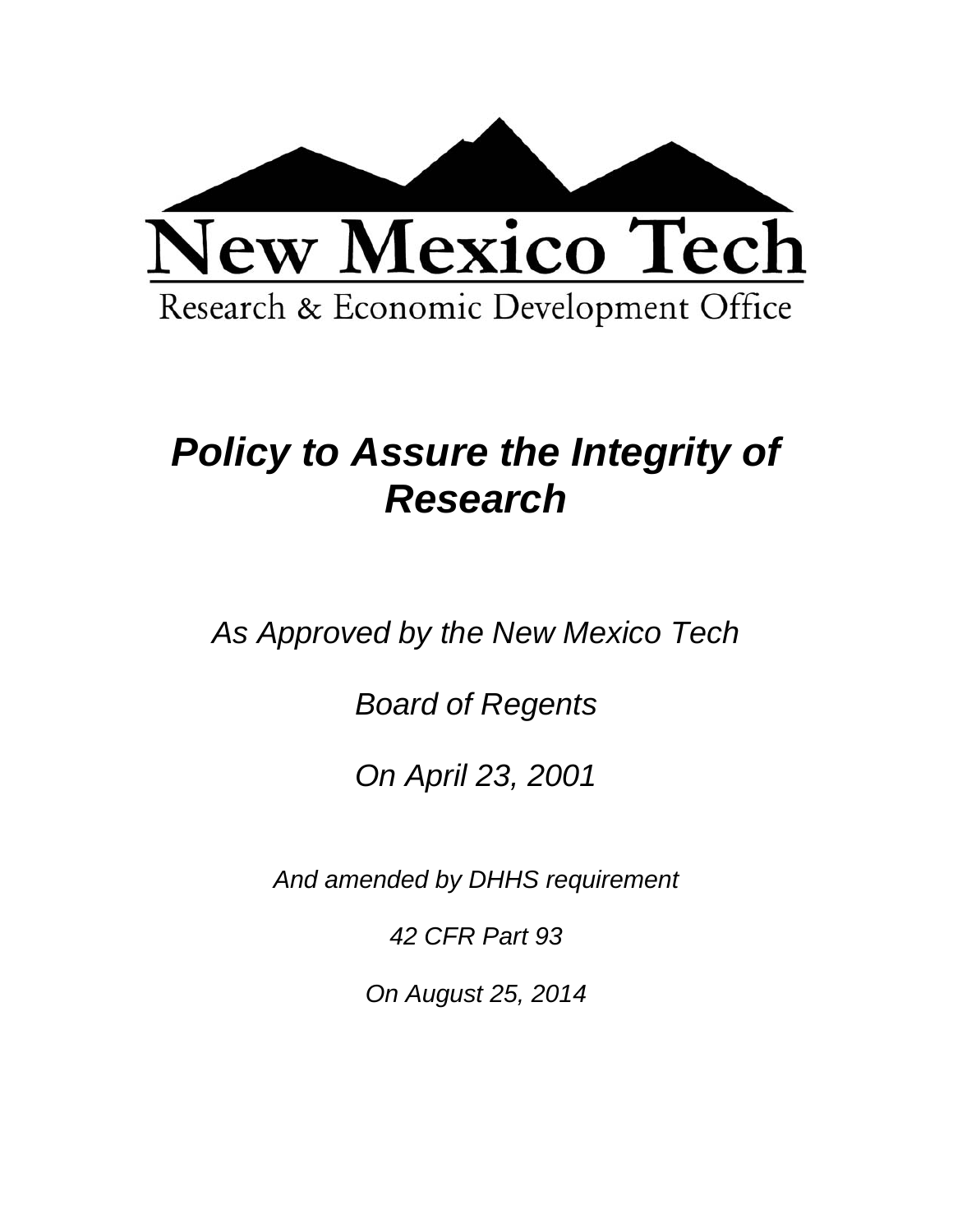# **I. INTRODUCTION**

#### A. Purpose

This policy establishes an administrative process for dealing with misconduct in research and creative activities. This policy is meant to insure that the integrity of research and scholarly activity conducted at New Mexico Tech is maintained, and to assure federal agencies that New Mexico Tech complies with all federal regulations for institutional oversight of scientific misconduct.

#### B. Scope

This policy and associated procedures apply to all individuals at New Mexico Tech who are engaged in research or other creative activities whether or not their work is supported by funding from a federal agency. The Public Health Service (PHS) regulation at 42 C.F.R. Part 93 applies to any research, research-training or research-related grant or cooperative agreement with PHS. The National Science Foundation regulation is at 45 C.F.R. 689.

### C. Application

This document outlines procedures that New Mexico Tech will follow in the event allegations of misconduct are brought against researchers or individuals involved with scholarly activity employed or enrolled at New Mexico Tech. "Researchers" include faculty, research associates, individuals holding postdoctoral or adjunct appointments, graduate students, undergraduate students doing data analysis or other research-based work for a faculty member, and any other individual employed by or enrolled at New Mexico Tech and doing basic, theoretical, or applied research. Allegations will be investigated in such a manner that both the person providing notification of the alleged misconduct and the person whose research practices are being questioned are protected from undue publicity and impairment of reputation until the matter has been fully investigated and resolved. This policy defines research misconduct and provides guidelines for evaluating allegations expeditiously and responsibly.

This policy will be posted to the Institute's website for ready access to all researchers.

This policy relates to activities associated with the collection, analysis and reporting of research — theoretical, basic, and applied. Also included are any PHS intramural research programs and contracts that support research, research training or activities that are related to research or research training. Other forms of academic misconduct are not covered by this policy.

These practices are defined as "research misconduct:"

1. Violation of any criminal or civil law in obtaining, analyzing or reporting data.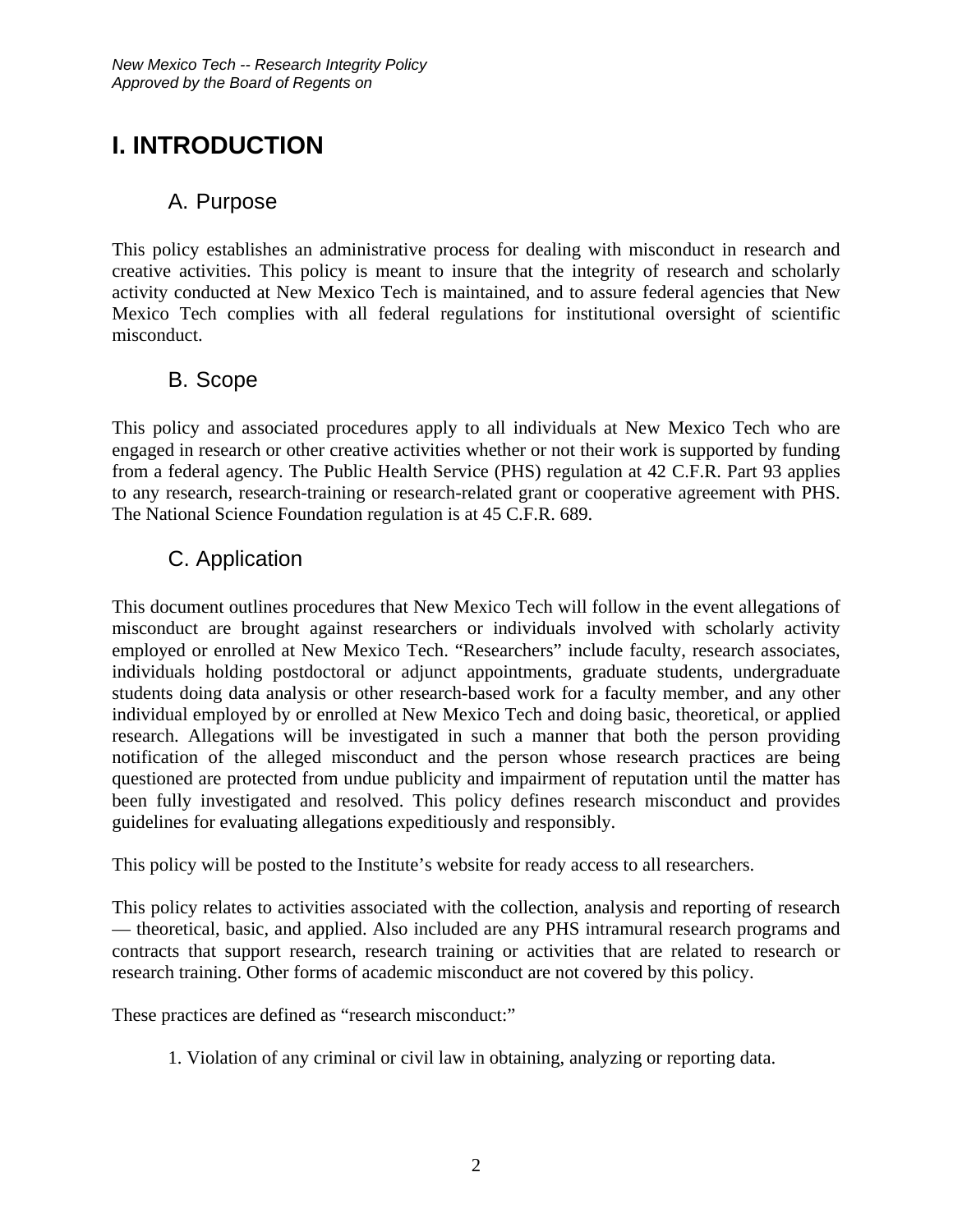2. Plagiarism: The act of taking the written or oral research ideas or results from another and presenting them as one's own. The rule applies to allegations of PHS-supported research involving journal or grant peer review has been plagiarized. *42 C.F.R. 93.102* 

3. Intentional falsification or fabrication of data or results:

a. Forging Data: Inventing some or all of the reported research data, or reporting experiments never performed.

b. "Cooking" Data: Retaining only those results that fit the hypothesis.

c. "Trimming" Data: The unreasonable smoothing of irregularities to make the data look extremely accurate and precise.

4. Applying for federal funding while under federal suspension or debarment, or knowingly utilizing as a co-principal investigator, investigator, technician, or consultant a person suspended or debarred.

5. Failure to maintain a record of primary data with the intent to deceive, e.g. destroying laboratory notebooks, survey forms, microscope reference slides, computer or other machine printouts with the intent to deceive.

6. Failure to report known or suspected acts of misconduct on the part of others, including the act of knowingly withholding or destroying evidence crucial in an investigation of misconduct.

7. Abuse of confidentiality when gathering or reporting data, e.g., releasing data gathered during privileged communication.

8. Use of honorary authorships, without the person's consent, and/or with the intent to deceive.

9. Without being involved with the research in question, making a demand to be listed as an author on a researcher's publication, solely because the person making the demand is in a position of authority over the researcher.

## **II. DEFINITIONS**

**Allegation --** notice to the responsible official either in writing or orally that wrongdoing is suspected or known to have occurred. The individual who makes the allegation will be hereinafter referred to as the complainant. The individual against whom the allegation has been brought will be termed the respondent.

**Appeal --** an opportunity afforded by the institution for review of the final determination. Permissible bases for an appeal are limited to assertions that improper procedures were followed during the Inquiry or Investigation phase; that the decision of the Investigation Committee, when taken as a whole, was not based upon sufficient evidence; or that the decision of the investigation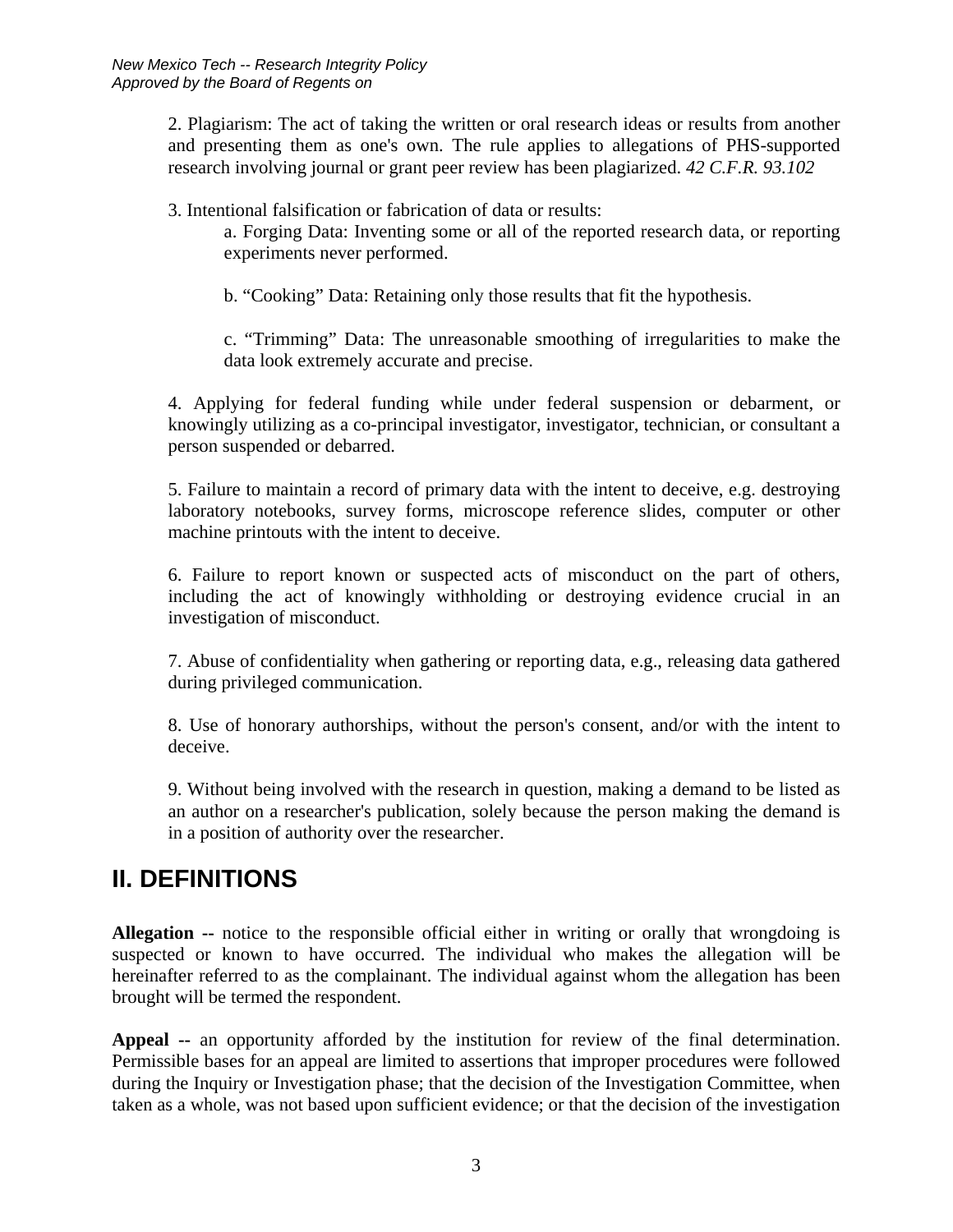Committee was reached in an arbitrary and capricious manner. An appeal shall only be on the record.

**Complainant** -- a person who makes an allegation of scientific misconduct.

**Conflict of interest** -- real or apparent interference of one person's interests with the interests of another person, where potential bias may occur due to prior or existing personal or professional relationships.

**Failure to cooperate** -- the failure to produce requested documents, data, research results, publications, audio or video tapes, or other materials in a timely manner; the failure to respond to questions, either orally or in writing; the refusal to permit members of the Inquiry or investigation Committee or other authorized persons to enter the research area or laboratory; and other actions deemed by the Inquiry or Investigation Committee to be unsatisfactory in response to requests made to expedite the inquiry or investigation procedure.

**Federal support** -- federal grants, contracts, or cooperative agreements or applications thereof.

**Final determination** -- the institutional conclusion concerning the extent of possible wrongdoing and culpability of the respondent, which occurs after the investigation. In deciding a case, the standard for weighing the evidence is "preponderance of the evidence," in which a simple majority of the evidence must weigh in favor of the decision. A presumption of innocence should prevail until a final determination concerning guilt has been made.

Good faith allegation -- an allegation made with the honest belief that scientific or other misconduct may have occurred. An allegation is not in good faith if it is made with reckless disregard for or willful ignorance of facts that would disprove the allegation.

**Hearing** -- a formal procedure during which the respondent has an adequate opportunity to hear and question witnesses, to examine other evidence, and to present testimony and evidence on his/her own behalf.

**Inquiry** -- gathering information and initial fact-finding to determine whether an allegation or apparent instance of misconduct warrants an investigation.

**Investigation** -- the formal examination and evaluation of all relevant facts to determine if misconduct has occurred and if so, to determine the responsible person and the seriousness of the misconduct.

**Misconduct or misconduct in science or scholarly activity** -- research misconduct, professional misconduct, or other practices that seriously deviate from those commonly accepted within the scientific and academic community for proposing, conducting, or reporting research and other creative activities. It does not include honest error or honest differences in interpretations or judgments of data. For purposes of ORI/PHS funded research, misconduct is defined as falsification, fabrication and plagiarism.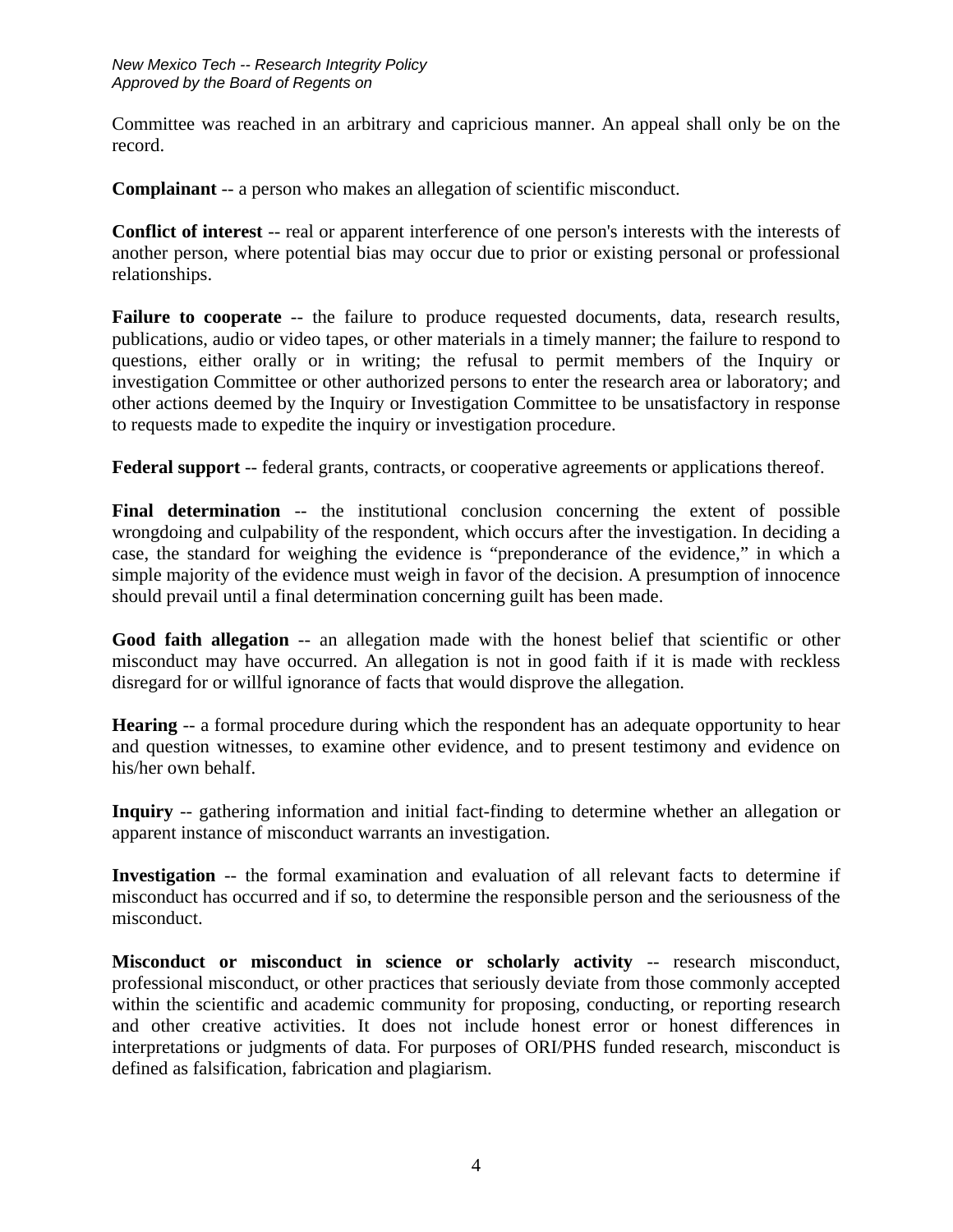**ORI** -- Office of Research Integrity, the office within the U.S. Department of Health and Human Services (DHHS) that is responsible for the scientific misconduct and research integrity activities of the U.S. Public Health Service. In the case of the National Science Foundation (NSF), the appropriate office is the Office of the Inspector General (OIG). For purposes of ORI/PHS funded research, misconduct is defined as falsification, fabrication and plagiarism. In the case of other federal agencies, an appropriate office of the involved federal agency will be identified.

**PHS** -- U.S. Public Health Service, an operating component of the DHHS.

**PHS regulation** -- Public Health Service regulation establishing standards for institutional inquiries and investigations into allegations of scientific misconduct, which is set forth at 42 C.F.R. Part 50, Subpart A, entitled "Responsibility of PHS Awardee and Applicant Institutions for Dealing With and Reporting Possible Misconduct in Science."

**Research record** -- any data, document, computer file, e-mail, computer diskette, or any other written or non-written account or object that reasonably may be expected to provide evidence or information regarding the proposed, conducted, or reported research that constitutes the subject of an allegation of scientific misconduct. A research record includes, but is not limited to, grant or contract applications, whether funded or unfunded; grant or contract progress and other reports; laboratory notebooks; notes; correspondence; videos; photographs; X-ray film; slides; biological materials; computer files and printouts; manuscripts and publications; equipment use logs; laboratory procurement records; animal facility records; human and animal subject protocols; consent forms; medical charts; and patient research files.

**Respondent** -- the person against whom an allegation of scientific misconduct is directed or the person whose actions are the subject of the inquiry or investigation. There can be more than one respondent in any inquiry or investigation.

**Retaliation** -- any action that adversely affects the employment or other institutional status of an individual that is taken by an institution or an employee because the individual has in good faith, made an allegation of scientific misconduct or of inadequate institutional response thereto or has cooperated in good faith with an investigation of such allegation.

**Scientific Record** -- any documentation or presentation of research, oral or written, published or unpublished.

For purposes of clarification, the definition of misconduct or misconduct in science or scholarly activity is expanded as follows:

#### **A. Research Misconduct**

Research misconduct is significant misbehavior that improperly appropriates the intellectual property or contributions of others, that intentionally impedes the progress of research, or that risks corrupting the scientific record or compromising the integrity of scientific practices. Such behaviors are unethical and unacceptable in proposing, conducting, or reporting research, or in reviewing the proposals or research reports of others.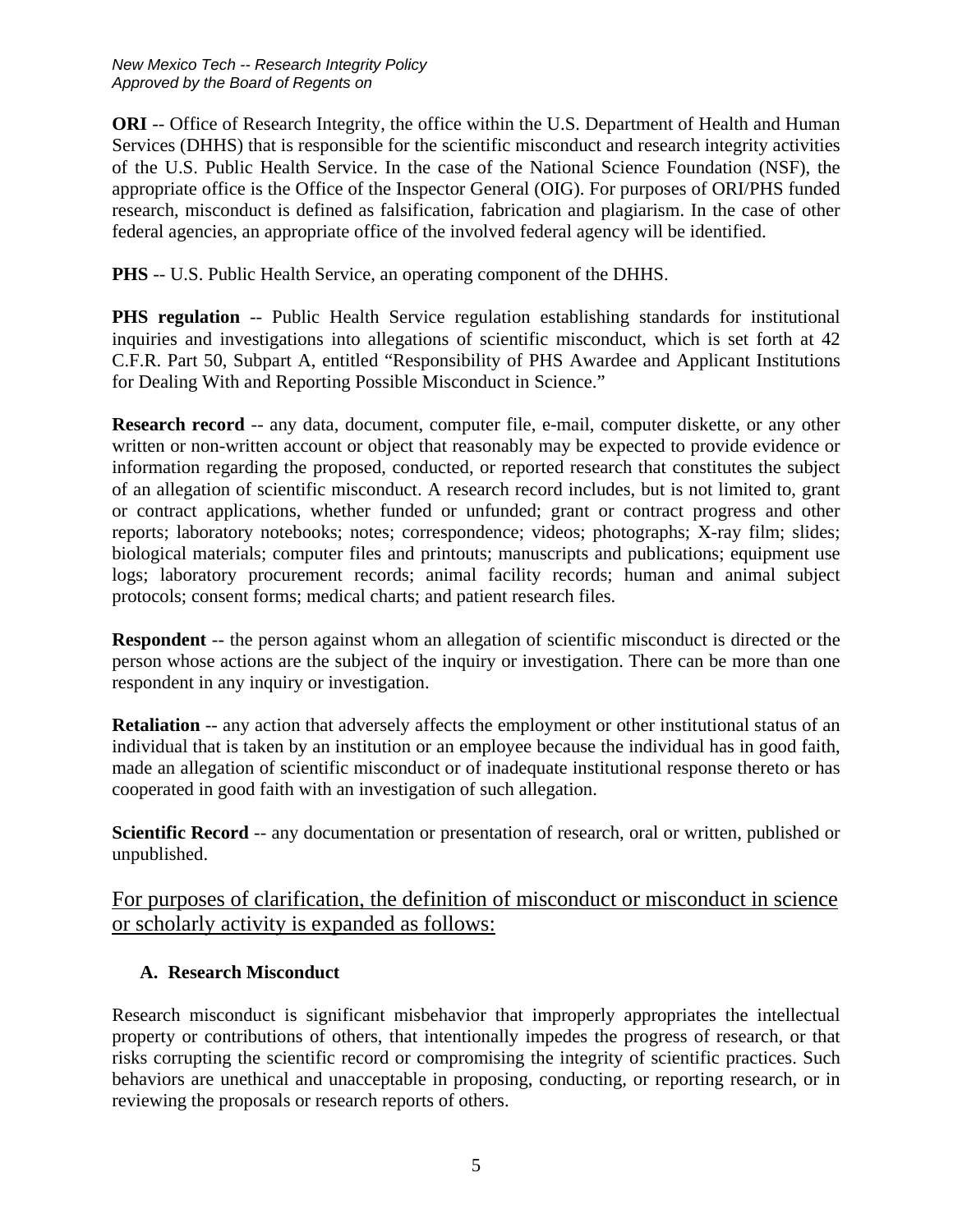Examples of research misconduct include but are not limited to the following:

1. Misappropriation (Plagiarism): An investigator or reviewer shall not intentionally or recklessly

A. plagiarize, which shall be understood to mean the presentation of the documented words or ideas of another as his or her own, without attribution for the medium of presentations; or

B. use information in breach of any duty of confidentiality associated with the review of any manuscript or grant application.

2. Misrepresentation (Falsification, Fabrication): An investigator or reviewer shall not with intent to deceive or in reckless disregard for the truth,

A. state or present a material or significant falsehood; or

B. omit a fact so that what is stated or presented as a whole states or presents a material or significant falsehood.

3. Interference: An investigator or reviewer shall not intentionally and without authorization take, sequester or materially damage any related property of another, including without limitation the apparatus, reagents, biological materials, writings, data, hardware, software, or any other substance or device used or produced in the conduct of research, especially during an investigation of misconduct.

Free scientific inquiry naturally includes proposing hypotheses that may ultimately prove to be false, offering interpretations of data that conflict with other interpretations, and making scientific observations and analyses that may prove to be in error. The sanctionable behaviors defined and elaborated here are not intended to limit or define comprehensively the oversight role of academic and research institutions.

#### **B. Other Forms of Professional Misconduct**

1. Obstruction of Investigations of Research Misconduct. The Federal Government has an important interest in protecting the integrity of investigations into reported incidents of research misconduct. Accordingly, obstruction of investigations of research misconduct related to federal funding constitutes a form of professional misconduct in that it undermines the interests of the public, the scientific community, and the Federal Government.

Obstruction of investigations of research misconduct consists of intentionally withholding or destroying evidence in violation of a duty to disclose or preserve; falsifying evidence; encouraging, soliciting or giving false testimony; and attempting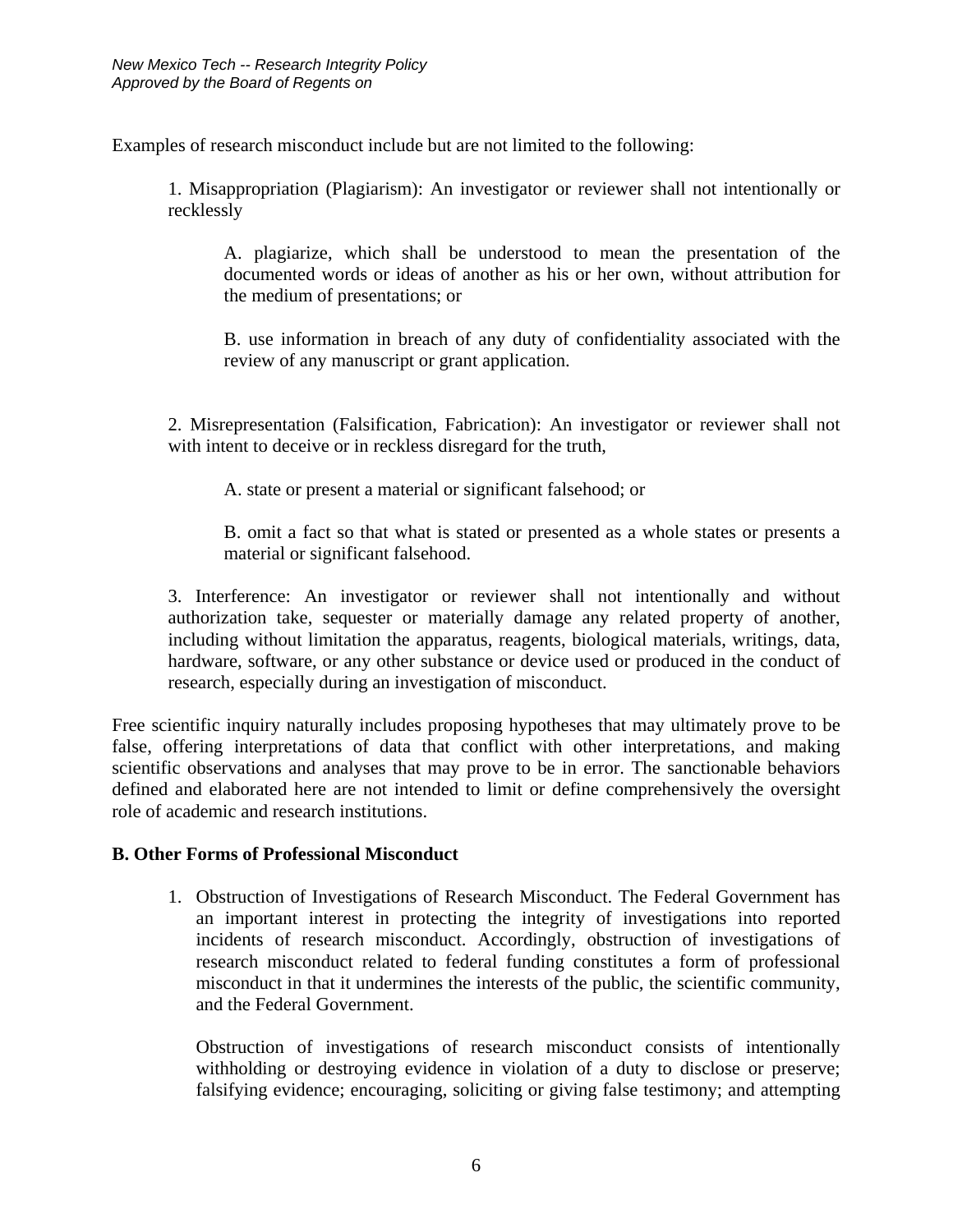to intimidate or retaliate against witnesses, potential witnesses, or potential leads to witnesses or evidence before, during, or after the commencement of any formal or informal proceeding.

2. Noncompliance with Research Regulations. Responsible conduct in research includes compliance with applicable federal research regulations. Such regulations include (but are not limited to) those governing the use of bio-hazardous materials and human and animal subjects in research. Serious noncompliance with such regulations after notice of their existence undermines the interests of the public, the scientific community, and the Federal Government and constitutes another form of professional misconduct.

### **III. GENERAL POLICIES AND PRINCIPLES**

#### A. Responsibility to Report Misconduct

All employees or individuals associated with New Mexico Tech should report observed, suspected, or apparent misconduct in science to the Vice President for Research & Economic Development. If an individual is unsure whether a suspected incident falls within the definition of scientific misconduct, he or she may call the Vice President for Research & Economic Development to discuss the suspected misconduct informally. If the circumstances described by the individual do not meet the definition of misconduct, the Vice President will refer the individual or allegation to other offices or officials with responsibility for resolving the problem.

At any time, an employee may have confidential discussions and consultations about concerns of possible research misconduct with the Vice President for Research & Economic Development and will be counseled about appropriate procedures for reporting allegations, which may be made orally and anonymously. Allegations of research misconduct can be made by any means of communication.

#### B. Protecting the Complainant

The Vice President for Research & Economic Development will monitor the treatment of individuals who bring allegations of misconduct, allegation of inadequate institutional response to such charges, and who cooperate in inquiries or investigations. The Vice President for Research and Economic Development will ensure that these persons will not be retaliated against in the terms and conditions of their employment or other status at the institution and will review instances of alleged retaliation for appropriate action. Employees should immediately report any alleged or apparent retaliation to the Vice President for Research & Economic Development.

The institution will protect the privacy of those who report misconduct in good faith to the maximum extent possible. For example, if the complainant requests anonymity, the institution will make an effort to honor the request during the allegation assessment or inquiry within applicable policies, regulations, and state and local laws. The complainant will be advised that if the matter is referred to an investigation committee and the complainant's testimony is required,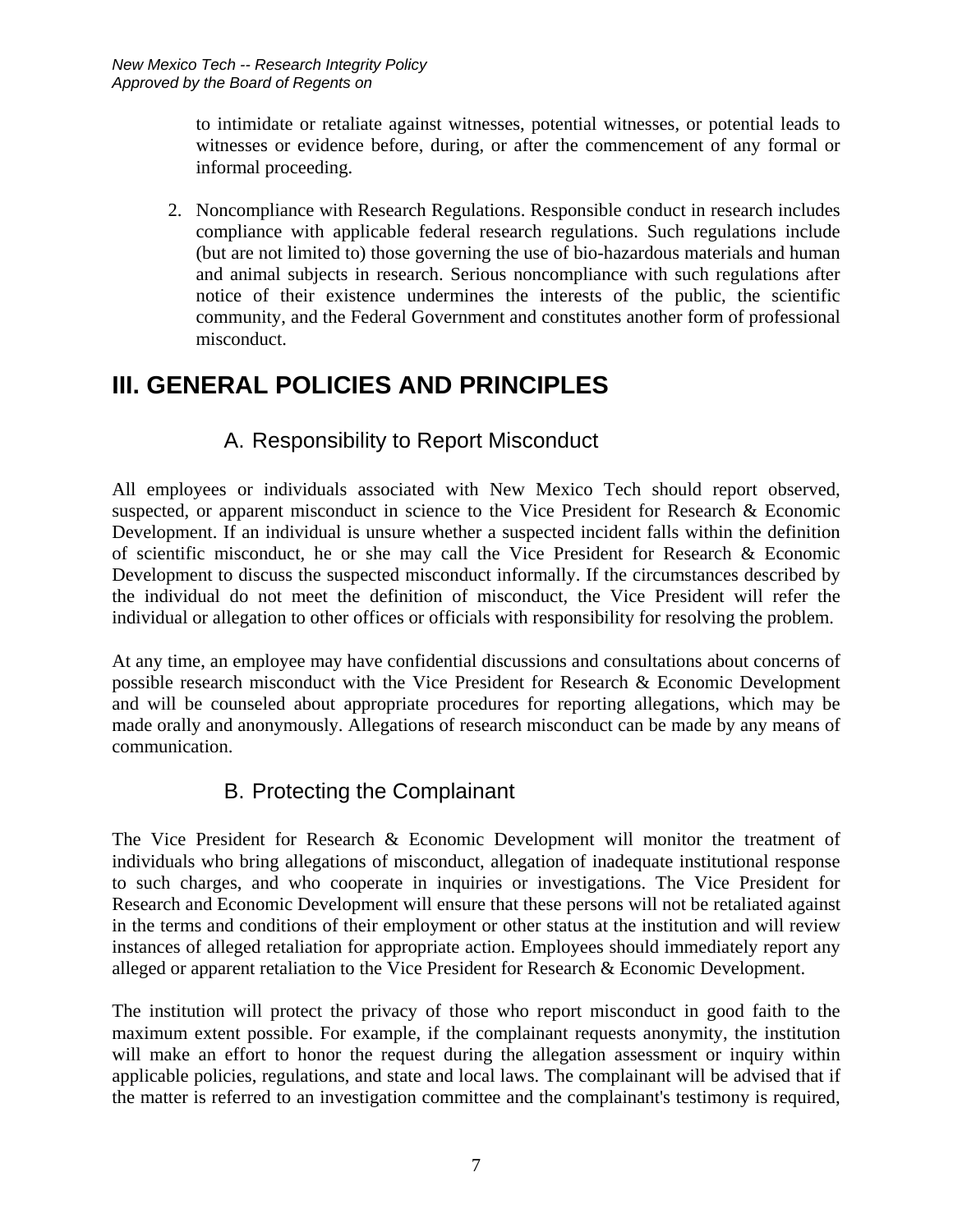anonymity may no longer be guaranteed. Institutions are required to undertake diligent efforts to protect the positions and reputations of those persons who, in good faith, make allegations.

### C. Protecting the Respondent

The respondent will be provided with written notice of allegations within 5 days of their receipt. Inquiries and investigations will be conducted in a manner that will ensure fair treatment to the respondent(s) in the inquiry or investigation and confidentiality to the extent possible without compromising public health and safety or thoroughly carrying out the inquiry or investigation.

Institutional employees accused of scientific misconduct may consult with legal counsel or a non-lawyer personal adviser (who is not a principal or witness in the case) to seek advice.

### D. Burden of Proof Standard

The burden of proof standard for misconduct is that the preponderance of the evidence must support the conclusion that the acts or practices in question were serious deviations from those commonly employed in the United States for proposing, conducting or reporting research activities. In determining whether or not misconduct occurred, both action and intent will be considered.

#### E. Limitations Period

Because of the problems that may occur in investigating older allegations and the potential unfairness to the respondent in defending against them. The new rule is limited to research misconduct occurring within six years of the date on which HHS or the institution receives the allegation of misconduct, unless:

- 1. The respondent continues or renews any incident of alleged research misconduct that occurred outside the six-year limit through the citation, republication or other use for the potential benefit of the respondent of the research record that is the subject of the allegation:
- 2. ORI or the institution following consultation with ORI determines that the alleged misconduct, if it occurred, would possibly have a substantial adverse effect on the health or safety of the public: or
- 3. If HHS or the institution received the allegation before the effective date of the new rule. *Section 93.105.*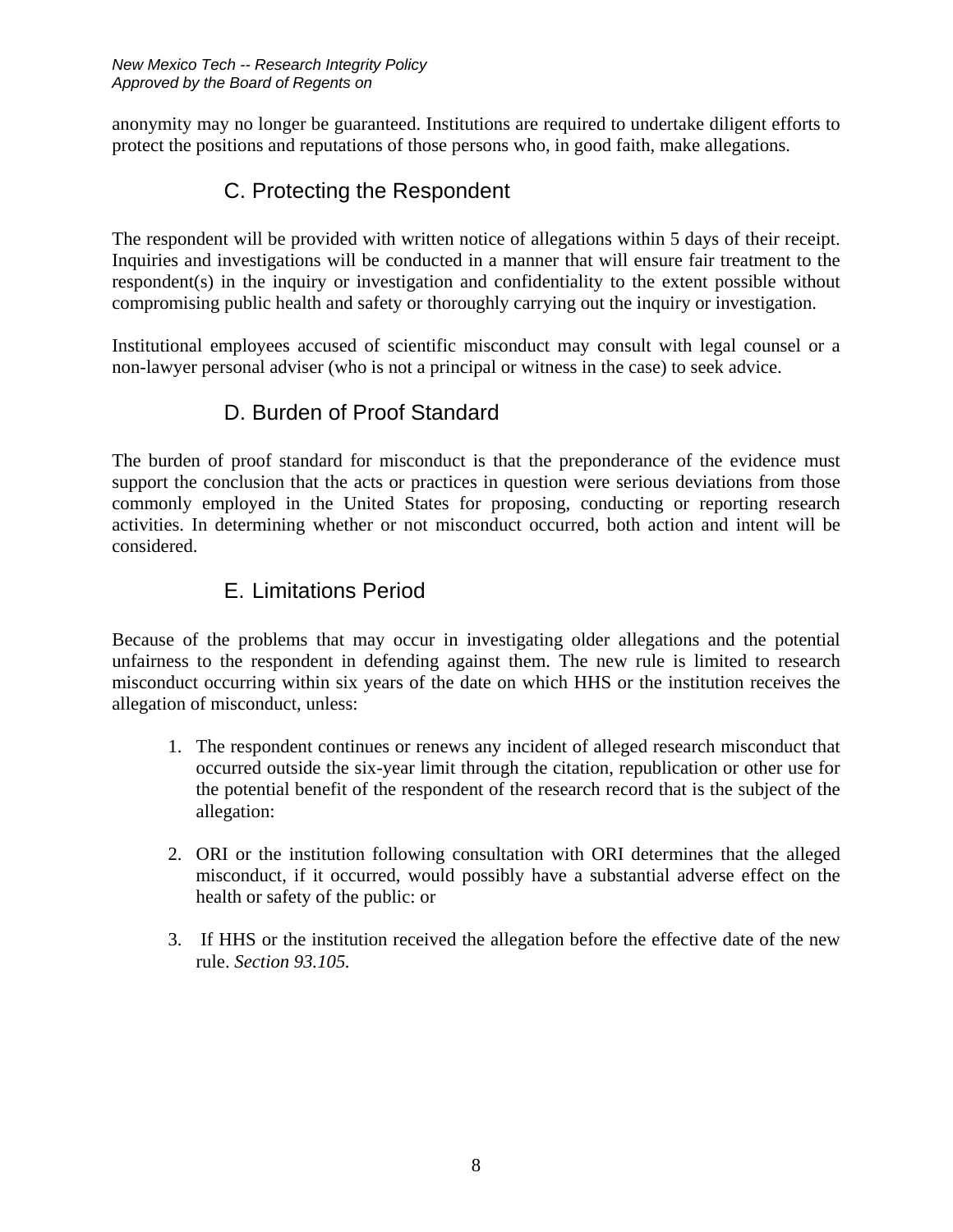### **IV. PROCEDURES FOR FILING A COMPLAINT OF ALLEGED MISCONDUCT**

An allegation of research misconduct is to be reported to the Vice President for Research & Economic Development. If the Vice President for Research & Economic Development is associated with the research in question, the complainant is to report the allegation to the Vice President for Academic Affairs. Responsibilities of the Vice President for Research & Economic Development include interpreting the policy, hearing confidentially any individual who comes forward with an allegation of research misconduct, conducting the Pre-Inquiry Phase review and serving as the non-voting Chair of the Inquiry Committee and Investigation Committee. The Investigation Committee is charged with making the final determination of whether or not alleged research misconduct has occurred.

The complainant shall be informed about the nature of the 3-phase process for the investigation of alleged misconduct – Pre-Inquiry, Inquiry, and Investigation Phases - should he or she elect to pursue the complaint. If the complainant chooses to make a formal allegation, the Vice President for Research & Economic Development shall request that the complainant present a formal written report of the alleged misconduct. The institution must notify the funding agency in advance if the institution plans to close a case at the inquiry, investigation, or appeal stage on the basis that the respondent has admitted guilt, a settlement with the respondent has been reached, or for any other reason, except the closing of a case at the inquiry stage on the basis that an investigation is not warranted or a finding of no misconduct at the investigation stage, which must be reported.

If the complainant chooses not to make a formal allegation, the Vice President for Research  $\&$ Economic Development may pursue the matter, if there is sufficient cause, at his or her discretion. In the latter instance, there will be no named complainant during the Pre-Inquiry or Inquiry Phase of the process.

The Vice President for Research & Economic Development shall delineate explicitly for the complainant any limits to confidentiality that may be imposed by law, such as the obligation to respond to external subpoenas. If substantial evidence is readily available, further involvement of the complainant may not be necessary. It may not be possible to pursue the allegation without the participation of the complainant. If the case depends specifically on eyewitness accounts or other evidence that necessitates open participation of the complainant, the complainant must comply.

In the event that the Vice President for Research & Economic Development receives an anonymous allegation of research misconduct, by letter, telephone, or by other means, he or she is charged with investigating the allegation to the fullest extent possible. The intent of the Pre-Inquiry Phase will be to determine if there is sufficient evidence of alleged misconduct to warrant initiation of an Inquiry Phase with no named complainant. The Vice President for Research & Economic Development has the option of requesting conferences with those individuals he or she feels may help to clarify the anonymous allegation.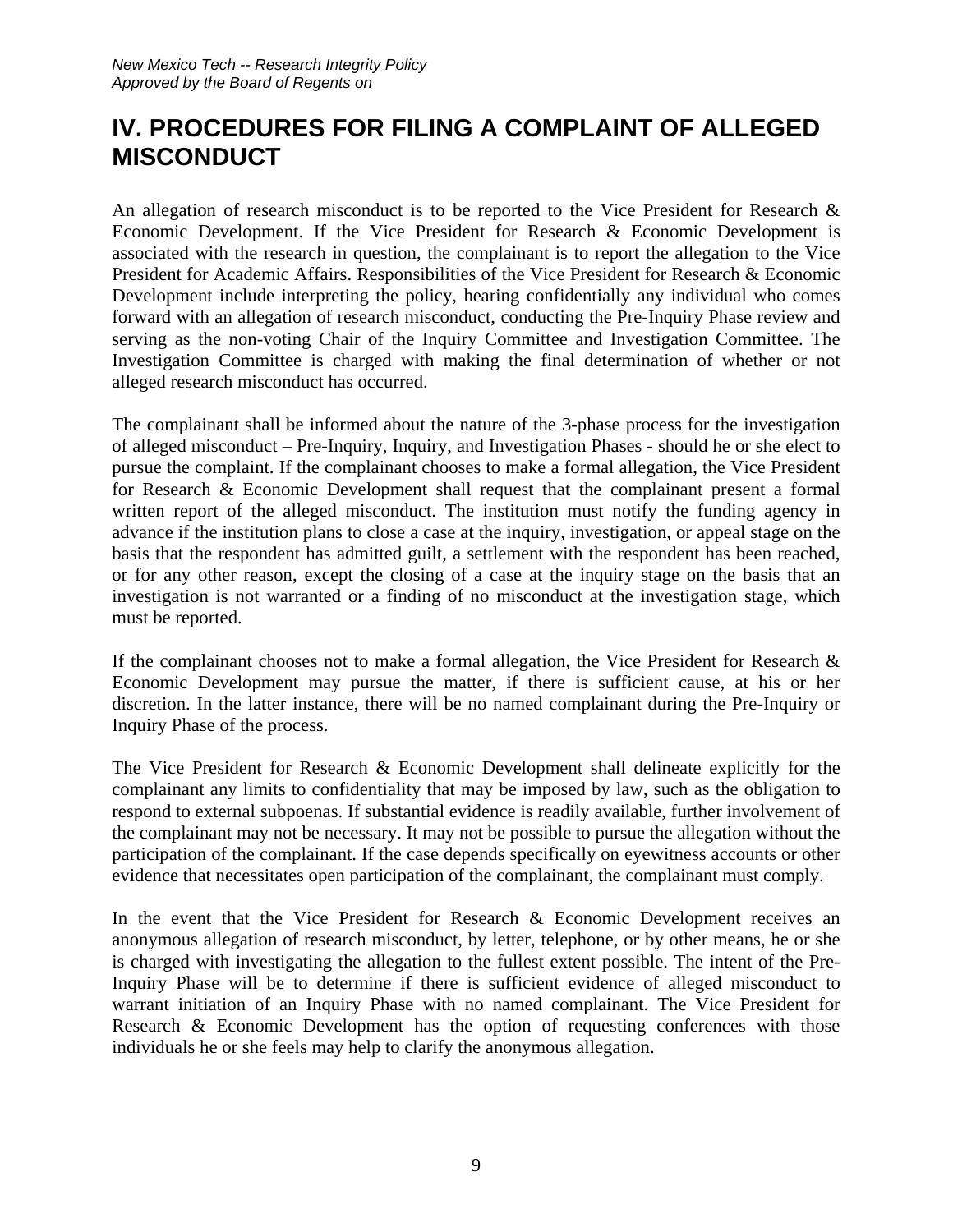If the alleged act(s) do not fall within the scope of this policy, the Vice President for Research  $\&$ Economic Development may assist in a resolution, according to whatever institutional channels best fit the situation, such as referral to a department chair, a director, the Human Resources Office or an existing grievance committee.

### **V. THE PRE-INQUIRY PHASE**

Upon receiving an allegation of research misconduct, whether in written, verbal or anonymous form, the Vice President for Research & Economic Development shall conduct an informal, preliminary review of the facts to determine if there is a reasonable basis for initiating the formal process of inquiry.

### **VI. THE INQUIRY PHASE**

#### A. Purpose

The Inquiry Phase determines if a full-scale investigation of a complaint is warranted. The Inquiry Phase shall include limited formal gathering of information, the review of evidence, a careful review of the allegation, and interviews with the complainant (if there is one) and the respondent.

#### B. Committee Structure

The Inquiry Committee shall consist of the Vice President for Research & Economic Development, the Chair of the department in which the alleged misconduct occurred, or the Director of the affected research division if the inquiry involves a researcher, and three faculty members or researchers appointed by the Vice President for Research & Economic Development. If a member of the student body or administrative staff conducted the research, appropriate peer representation will be appointed to this Committee by the Vice President for Research & Economic Development. The Vice President for Research and Economic Development shall serve as the non-voting Committee Chair, but will vote in the case of a tie. All decisions of the Inquiry Committee require a majority vote. Appointees to the Inquiry Committee must have no conflicts of interest with the respondent or the complainant and shall be relieved of their appointments to the Inquiry Committee at the outset if they believe that their personal or professional relationships with the principal(s) in the case may affect their judgment. Membership in the same academic unit is not necessarily considered to be a conflict of interest within the context of this policy.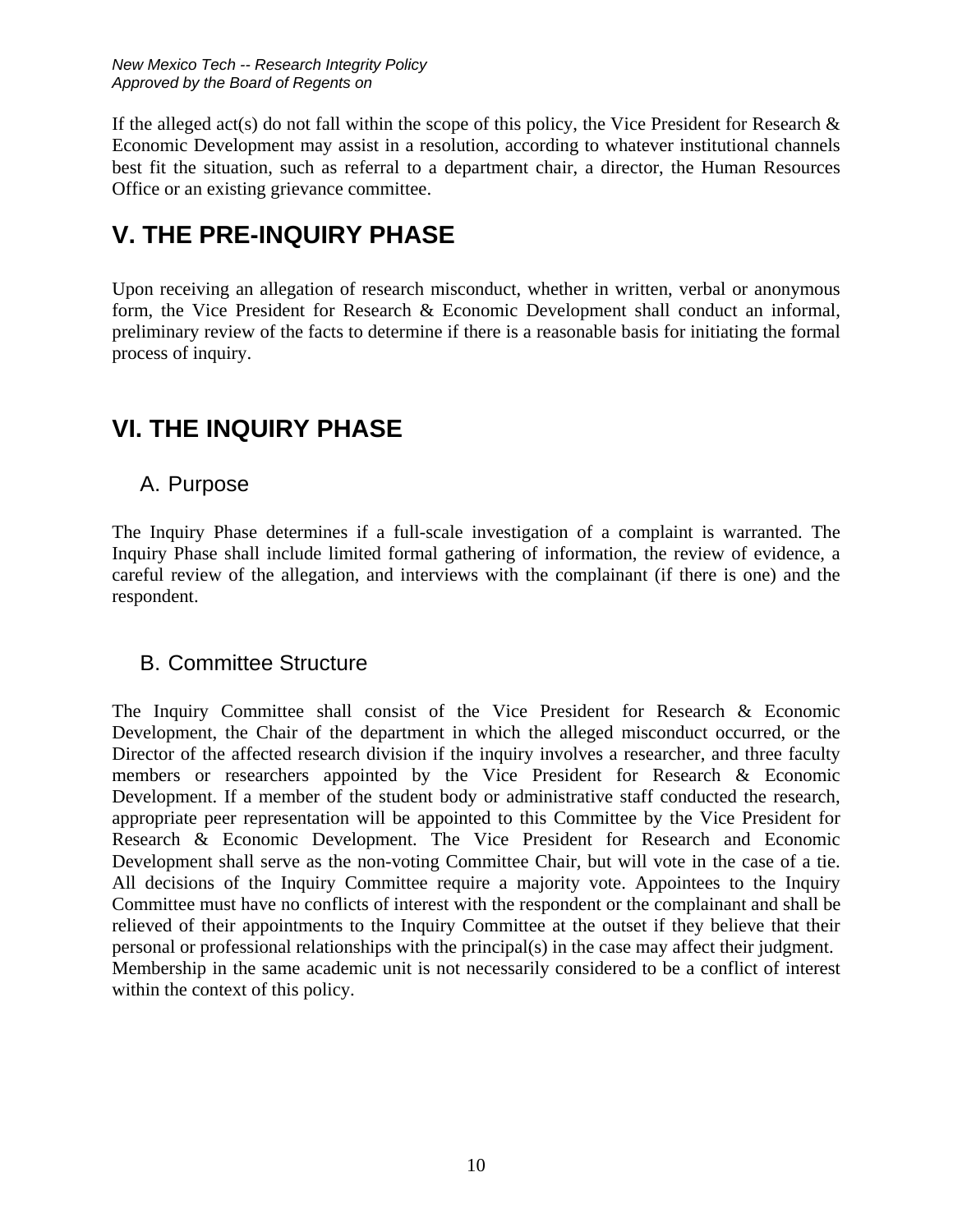#### C. Process

Upon the initiation of the Inquiry Phase, the respondent shall receive from the Vice President for Research & Economic Development written notification of the inquiry, of the allegations, and of the administrative policies and procedures for investigating misconduct.

The Committee shall have the authority to request, and the respondent shall have the obligation to provide evidence including, but not limited to, lab notebooks, computer printouts, electronic data storage, magnetic and voice recorded tapes, notes, manuscripts, publications, tours of the research area, or any other item or activity which will enhance and expedite the decision-making process. "Failure to Cooperate" on the part of the respondent, including refusal to comply with requests of the Inquiry Committee, shall result in immediate implementation of the Investigation Phase and possibly disciplinary actions, which would be recommended by the Inquiry Committee to the Vice President for Research & Economic Development. New Mexico Tech reserves the right to exercise mandatory processes such as seizure and protection of physical evidence (e.g. laboratory notes and research materials) when necessary. If the researcher leaves New Mexico Tech prior to the close of the inquiry, the Committee shall complete the Inquiry Phase.

All proceedings of the inquiry shall be strictly confidential.

#### D. Timetable and Report(s)

The Inquiry Phase must be completed within 60 days from the date of written notification to the respondent (researcher) that an inquiry will be conducted. A written report of the findings shall be completed by the Inquiry Committee at or before the end of the prescribed period. The Vice President for Research & Economic Development shall notify the respondent and complainant of the Inquiry Committee's decision in writing and send them a copy of this report. The respondent will be given the opportunity to comment on the draft inquiry report. Should the Inquiry Phase exceed the 60-day deadline due to unforeseen circumstances, a written interim report noting the progress of the inquiry, the reasons for the delay, and a proposed completion date must be submitted by the Inquiry Committee to the President of the Institute.

If the decision is to proceed to the Investigation, and an agency is sponsoring the research, the appropriate agency official(s) shall be notified by the Vice President for Research & Economic Development of the status of the allegation on or before the day the Investigation Phase is initiated, or as required by the agency. In addition, the complainant, the respondent, and the witnesses shall be notified in writing of the date that the Investigation Phase will begin by the Vice President for Research & Economic Development. The decision by the Committee to implement the Investigation Phase shall be final. The funding agency must be notified in advance if the Institute plans to close a case at the inquiry stage on the basis that the respondent has admitted guilt, a settlement with the respondent has been reached, or for any other reason, except the closing of a case at the inquiry stage on the basis that an investigation is not warranted.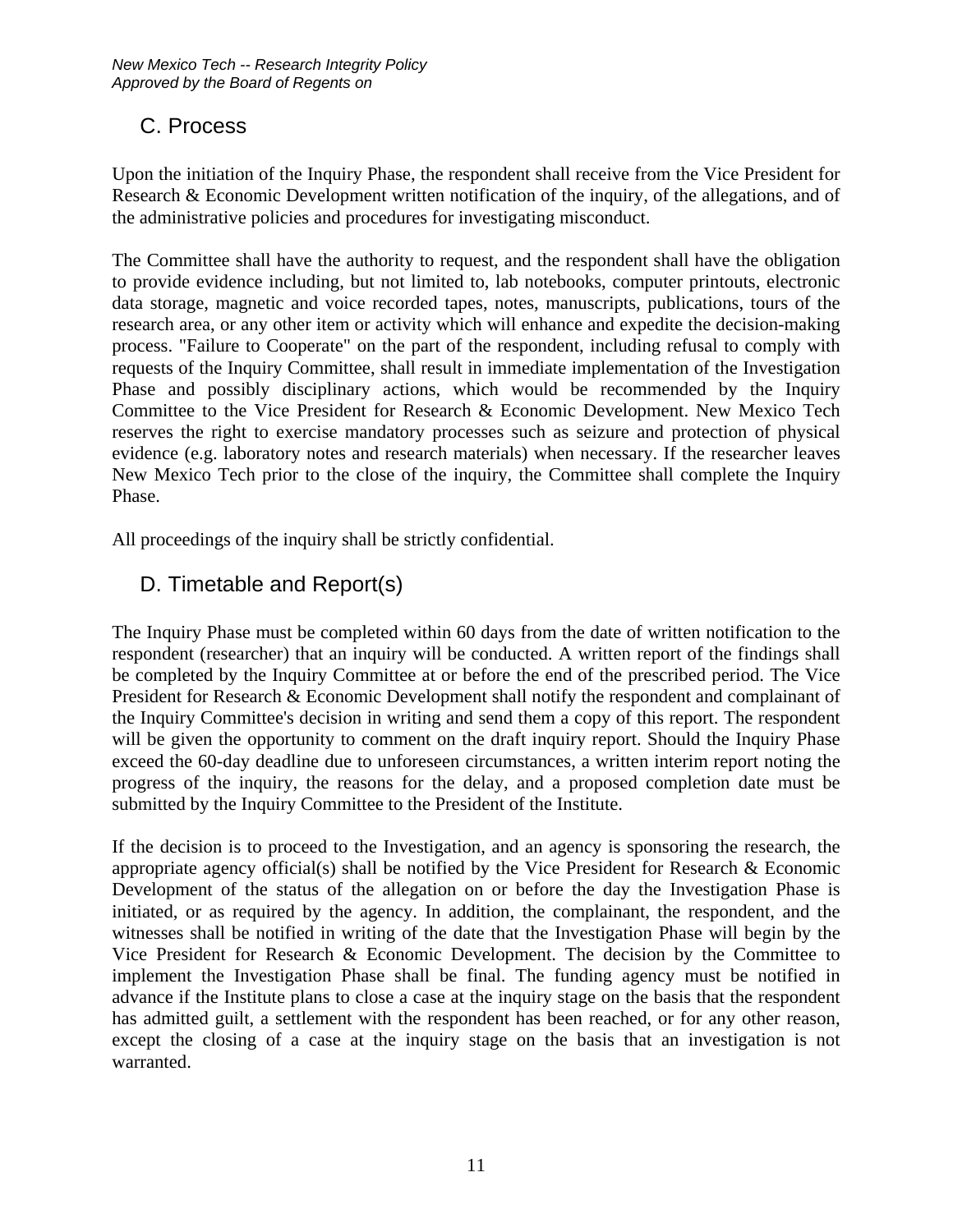Within 30 days of finding that an investigation is warranted, the institution must provide funding agencies with the written finding by the Vice–President for Research and Economic Development and a copy of the inquiry report which includes the following information—

1) The name and position of the respondent;

(2) A description of the allegations of research misconduct;

(3) The agency support, including, for example, grant numbers, grant applications, contracts, and publications listing support;

(4) The basis for recommending that the alleged actions warrant an investigation; and

(5) Any comments on the report by the respondent or the complainant.

The institution must provide the following information on request—

(1) The institutional policies and procedures under which the inquiry was conducted;

(2) The research records and evidence reviewed, transcripts or recordings of any interviews, and copies of all relevant documents; and

(3) The charges for the investigation to consider.

If the decision is that the charges are unfounded, see Section XI—Unfounded Allegations.

## **VII. THE INVESTIGATION PHASE**

#### A. Purpose

An investigation will be warranted if there is—

- 1. A reasonable basis for concluding that the allegation falls within the definition of research misconduct and, in the case of PHS supported activities, involves PHS supported biomedical or behavioral research, research training or activities related to that research or research training, as provided in §93.102; and
- 2. Preliminary information-gathering and preliminary fact-finding from the inquiry indicates that the allegation may have substance.

The Investigation Phase formally examines the allegations of misconduct which were found to be worthy of closer scrutiny in the Inquiry Phase, and to determine if the evidence gathered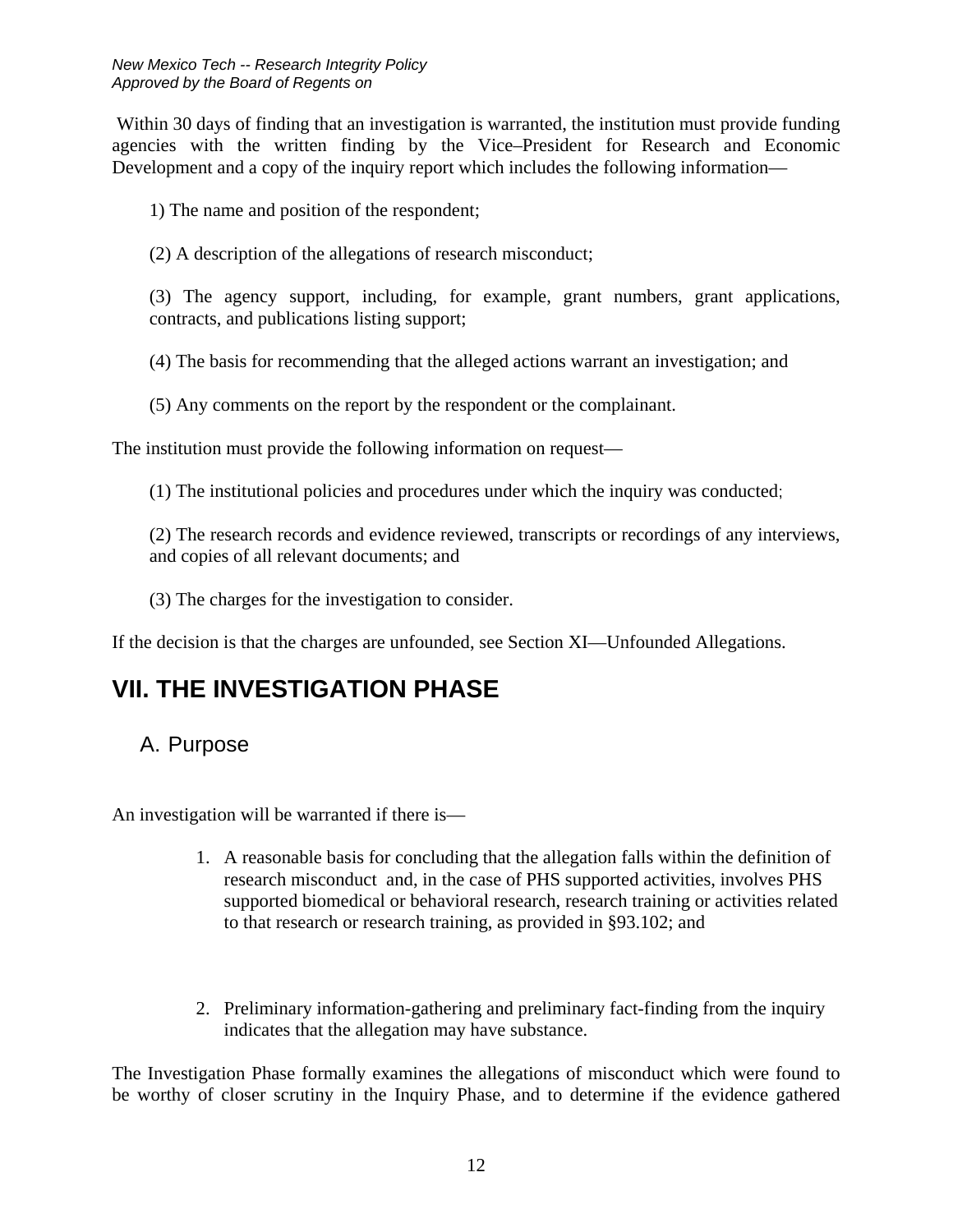supports the conclusion that scientific misconduct has occurred. There are four aspects to the Investigation Phase:

1. Gathering and reviewing evidence/testimony—this includes collecting and examining raw research materials and records and receiving and documenting testimony from all relevant sources, including that from the respondent.

2. Convening a hearing by the Investigation Committee—as defined above in Section II Definitions.

3. Drawing conclusions—After review of the evidence, the Investigation Committee shall draw conclusions about whether the evidence persuasively supports a finding that scientific misconduct took place, about the nature of deeds engaged in, and about who is responsible.

4. Preparing a report—A report shall be prepared setting forth and documenting evidence received, conclusions drawn, and actions recommended.

#### B. Committee Structure

The Investigation Committee shall be comprised of the Inquiry Committee (i.e. the Vice President for Research & Economic Development, the Department Chair or Director in which the alleged misconduct occurred, and the three faculty members appointed by the President) and two additional, preferably senior faculty, also appointed by the President. The Vice President for Research & Economic Development shall serve as the non-voting Chair of the Committee, but will vote in the case of a tie. If special expertise is needed, additional non-voting members may be appointed who are not affiliated with New Mexico Tech.

Appointees to the Investigation Committee must have no conflicts of interest with the respondent or the complainant and shall be relieved of their Investigations Committee appointments at the outset if they believe that their personal or professional relationships with the principal(s) in the case may affect their judgment. Membership in the same academic unit is not necessarily considered to be a conflict of interest in the context of this policy. A high proportion of the members should have appropriate research expertise in the accused's field or a closely affiliated field. All decisions of the Committee require a majority vote.

#### C. Process

The process shall be initiated within 30 days of the conclusion of the Inquiry Phase (i.e. the submission of the final written report of the Inquiry Committee) by the Vice President for Research & Economic Development, who shall send written notification of the investigation to those involved. The respondent shall be provided with a complete statement of the allegations and must prepare a written response within 10 working days of the receipt of the statements. All relevant evidence shall be considered in the Investigation Phase. "Evidence" includes all items requested during the Inquiry Phase, plus additional notes, journals, letters, computer printouts, equipment printouts, publications, manuscripts, tours of the laboratory or other research area,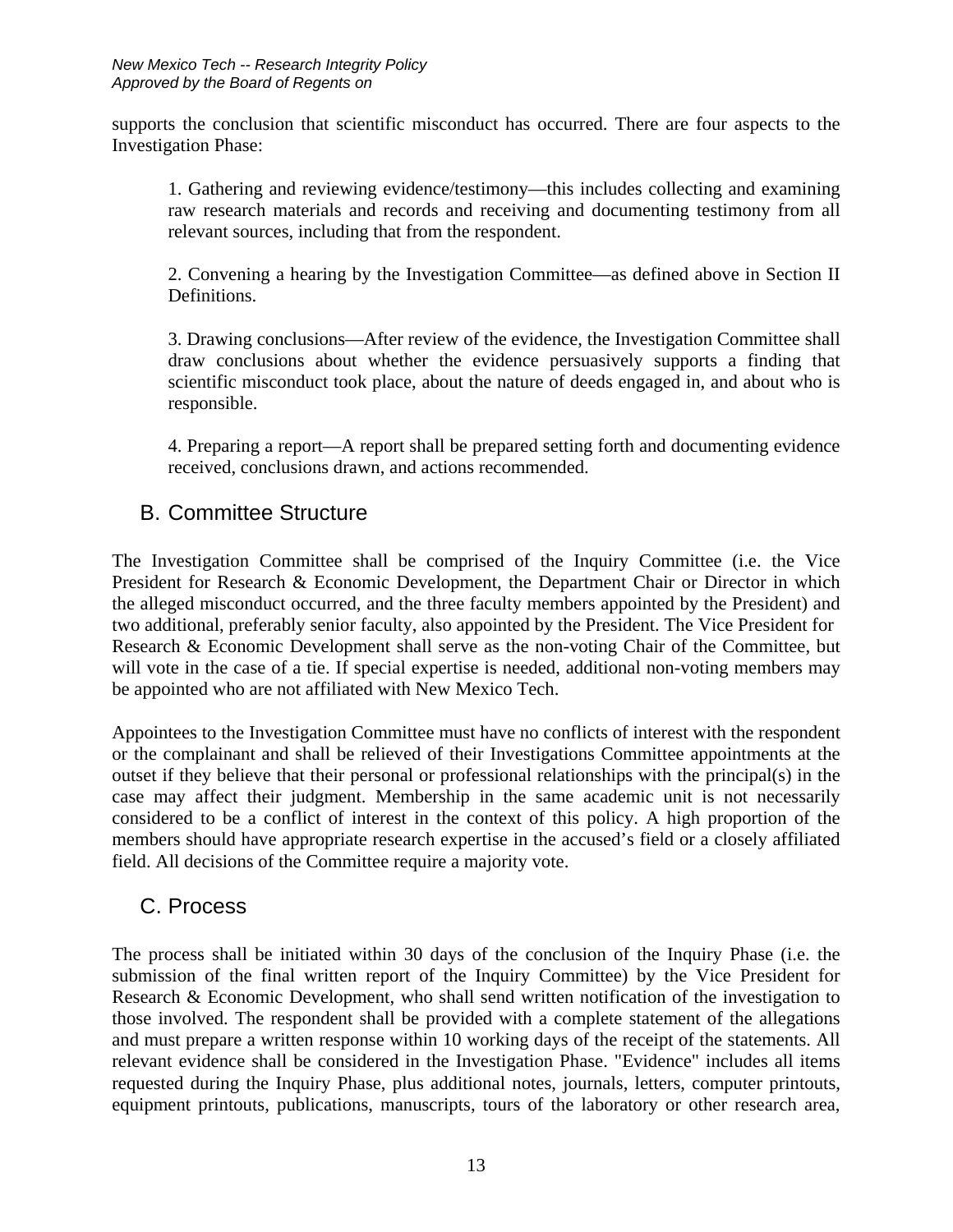witness testimony, testimony of the accused, and any other item which is reasonably requested for examination by the Investigation Committee. All items pertaining to the case are to be carefully documented in written form by the Committee including the statements by the respondent, the complainant, and witnesses made during the hearing. At the discretion of the Vice President for Research & Economic Development, a court reporter may be retained for this purpose. All persons involved are obligated to cooperate fully by providing all information pertaining to the case.

Diligent effort will be taken to thoroughly document all evidence in the alleged misconduct. All leads will be pursued that are deemed relevant including any evidence of additional misconduct, and will continue to investigate to conclusion.

The respondent and the complainant have the right to legal counsel at their own expense. Counsel shall be permitted to attend the hearing, however, attorneys for the respondent and the complainant shall not be permitted to testify, cross-examine witnesses, or otherwise take an active role in the proceedings.

Interview each respondent, complainant, and any other available person who has been reasonably identified as having information regarding any relevant aspects of the investigation, including witnesses identified by the respondent, and record or transcribe each interview, provide the recording or transcript to the interviewee for correction, and include the recording or transcript in the record of the investigation.

The proceedings of the Investigation Phase shall be strictly confidential. Only members of the Investigation Committee, persons called as witnesses by the Investigation Committee, the complainant, the respondent, and their legal counsels, if any, shall be allowed in the hearing. Any member of the Committee or other affiliated person who breaches the confidentiality of the reports and paperwork shall be subject to disciplinary action, including removal from the Committee.

If it is deemed necessary by the Investigation Committee, interim administrative action may be taken to protect the health and safety of research subjects, the best interests of students and colleagues, and University and community property. This action may range from requiring alterations in the research activities of the respondent to full suspension of his or her research activities. The Committee's recommendations shall be made to the President.

#### D. Timetable and Report(s)

The Investigation Phase must be initiated within 30 days of the submission of the Inquiry Committee's final written report and shall be completed no later than 120 days (to include appeals) after the Investigation Phase is opened.

If the Investigation Phase cannot be completed in 120 days, the Committee shall submit a written interim report to the President noting the progress of the Investigation, the reasons for the delay, and a proposed completion date. In addition, the Vice President for Research & Economic Development shall submit a request for an extension to the funding agency (ies), if any, and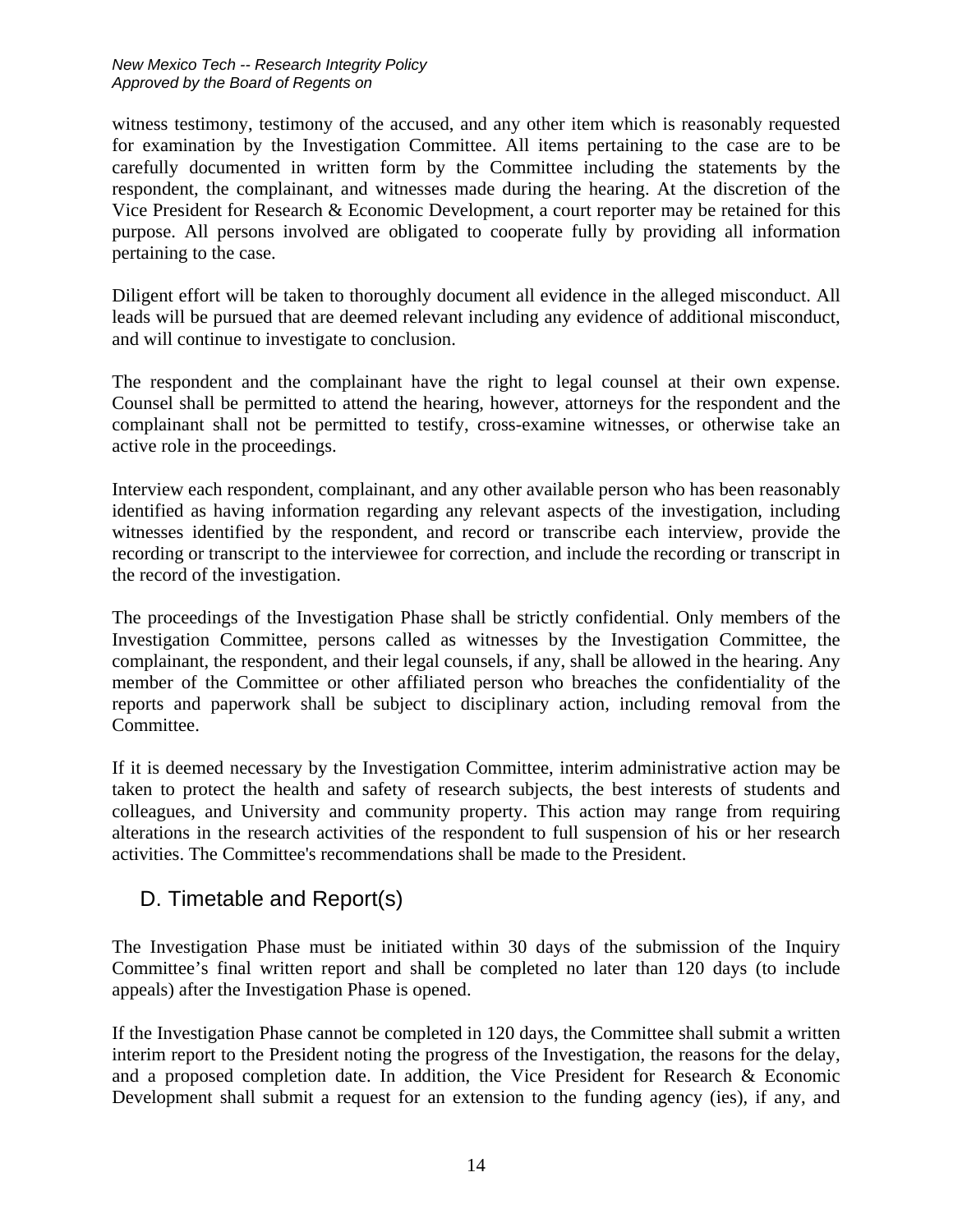include an interim report on the progress to date and an estimate for the date of completion of the report and other necessary steps.

At the completion of the investigation, the findings of the Investigation Committee and recommended actions shall be submitted in written form to the President for implementation. The respondent shall be provided a complete copy of the recommendations. If the investigation involves more than one person, only the portion that pertains to that person will be provided to him or her.

The Institution must notify the funding agency in advance if the institution plans to close a case at the investigation on the basis that the respondent has admitted guilt, a settlement with the respondent has been reached, or for any other reason, except the finding of no misconduct at the investigation stage, which must be reported

If the researcher leaves New Mexico Tech prior to the close of the investigation, New Mexico Tech will still complete the Investigation Phase.

The investigative report will include:

- 1. Description of specific allegations investigated
- 2. Detailed description of PHS support
- 3. Copy of institutional policies and procedures used
- 4. Charge to the investigation committee
- 5. Summary of the records and evidence reviewed
- 6. Analysis of each specific allegation and the evidence that supports the allegations and any reasonable explanation by the respondent
- 7. Identify specific PHS support related to each allegation
- 8. Identify whether the misconduct was fabrication, falsification, or plagiarism
- 9. Identify the persons responsible for the misconduct
- 10. Criteria warranting a finding of misconduct
	- significant departure from accepted practices
	- committed intentionally, knowingly or recklessly
	- proven by a preponderance of the evidence
- 11. Identify any publications needing correction or retraction
- 12. List any current support or known applications or proposals for support that the respondent has pending with non-PHS federal agencies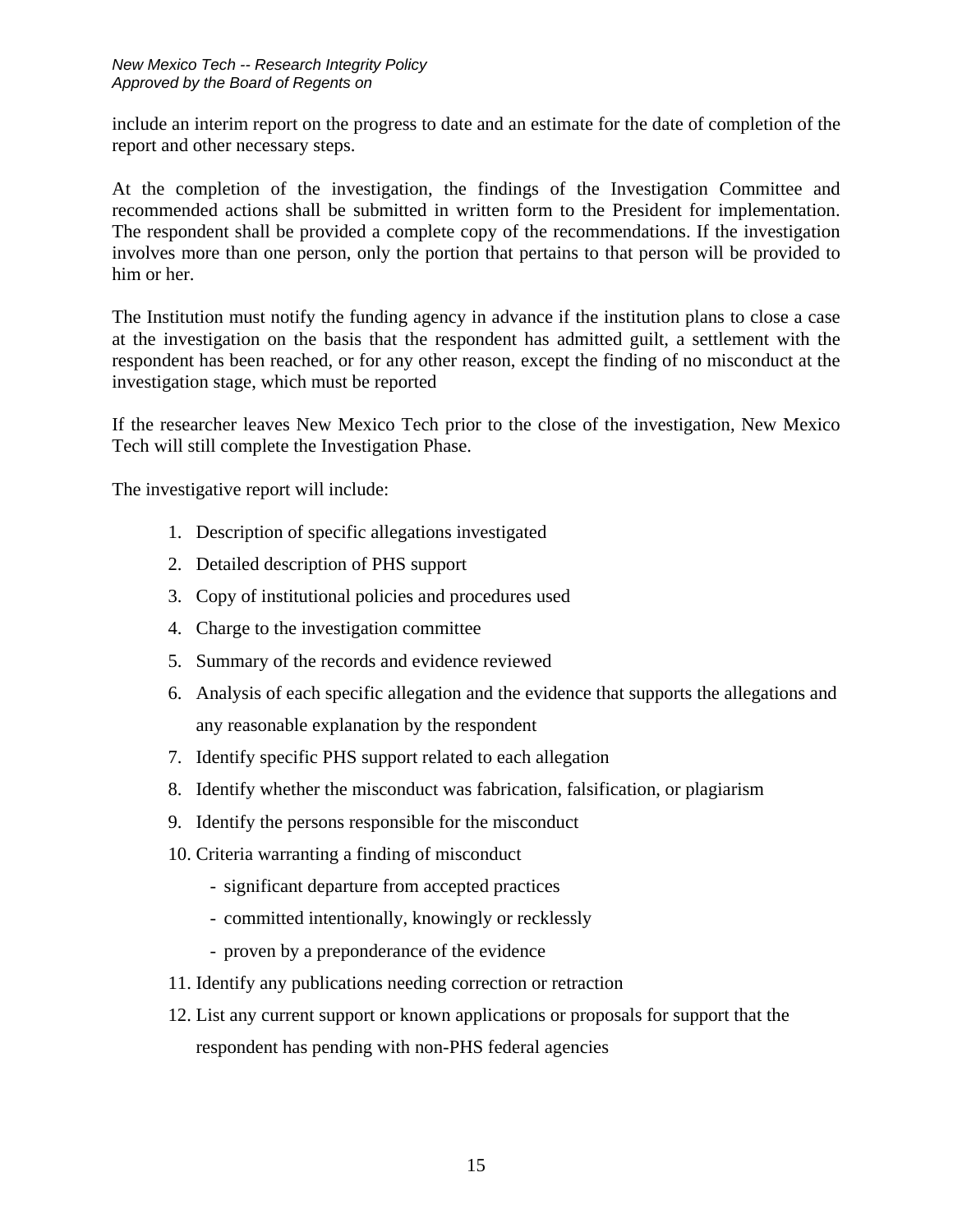- 13. Opportunity to comment and inclusion of comments Notice to ORI of institutional findings and administrative actions
- 14. Custody and retention of records

## **VIII. AFTER THE INVESTIGATION PHASE**

If the Investigation Committee finds that research misconduct did not occur, all pertinent agencies and individuals will be notified as quickly as possible by the Vice President for Research & Economic Development. (See Section XI- Unfounded Allegations.)

If no actual intentional misconduct has occurred, but the scientific record needs to be corrected, the Vice President for Research & Economic Development shall see that corrections to the scientific record are made. If the research has been published, the Committee can recommend specific action, if any, based on the circumstances of the case.

If misconduct has occurred, the Vice President for Research & Economic Development will inform as quickly as possible: the involved funding agencies, the complainant, the respondent, and other appropriate individuals of the results of the investigation. Other organizations and entities will be notified, if applicable, including:

- The Restricted Funds Accounting Office/Budget Office and/or The Office of the Registrar
- Co-authors, co-investigators, collaborators
- Editors of journals in which the accused or, in the case of a collaborator (albeit unknowingly), published fraudulent research
- State professional licensing boards
- Editors of other journals, or publications, other institutions, sponsoring agencies, and funding sources with which the accused has been affiliated
- Professional societies
- Criminal authorities, if appropriate
- Others who might be affected.

Disciplinary action shall be recommended by the Investigation Committee to the President. If the accused is a currently enrolled student, the Student Disciplinary Committee shall meet with the Investigation Committee, and shall jointly recommend appropriate action to the President.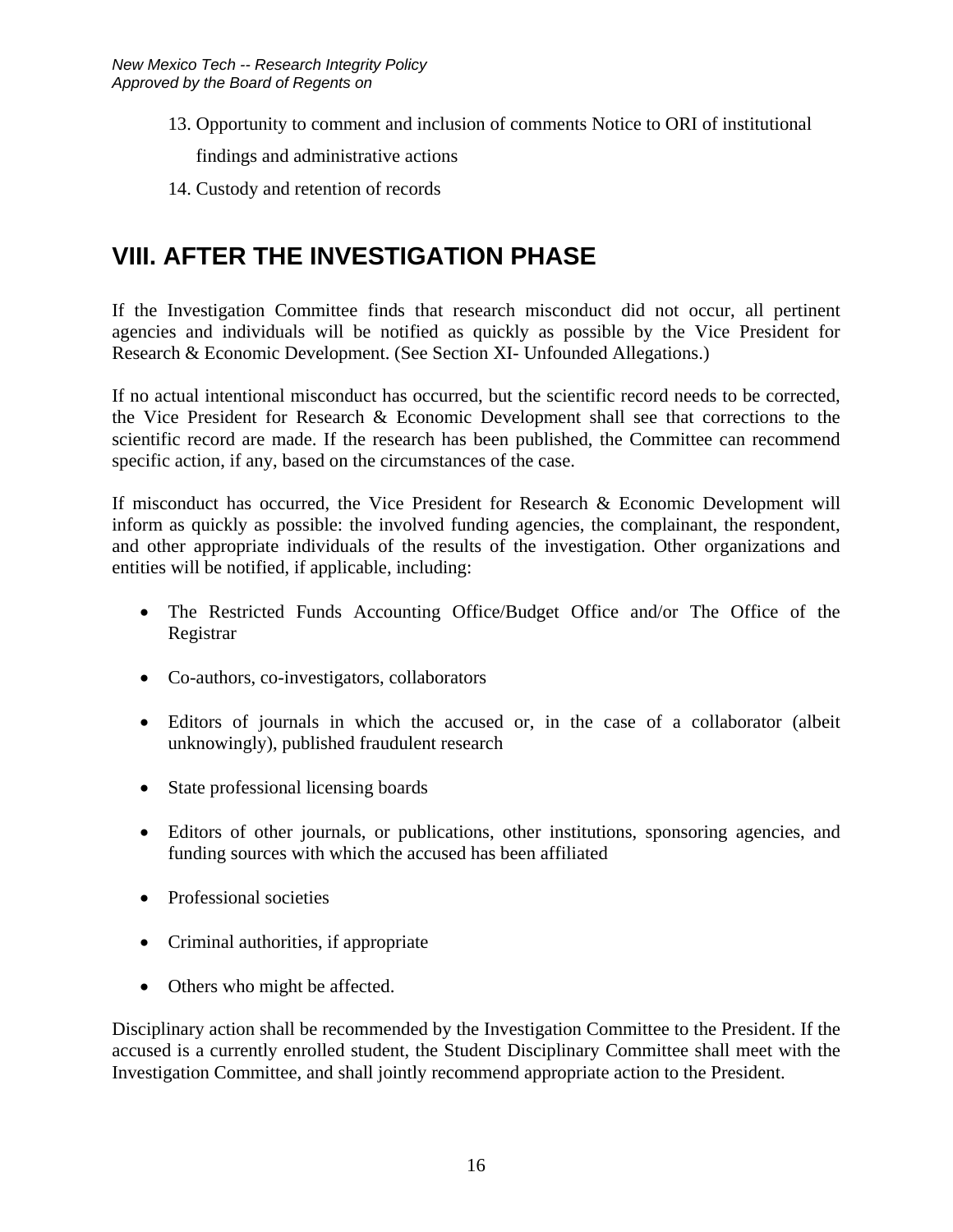Recommended disciplinary action shall be in accordance with appropriate, established University policies and procedures. Disciplinary actions may include, but are not limited to, letter of reprimand, removal of chairperson or administrative position, reduction in salary, dismissal, and termination of employment. If the individual is a student, credit hours and the grade for the course in question may be withdrawn and the student may be suspended or expelled. If the research in question was the basis of a graduate thesis or dissertation or played a significant role in the award of an undergraduate, graduate or professional degree, New Mexico Tech reserves the right to withdraw the degree awarded. The student's transcript shall be amended and New Mexico Tech will notify professional societies, licensing boards and other pertinent parties of the decision.

In the case of termination of employment, expulsion, or in the case of the respondent's decision to resign or withdraw from New Mexico Tech, the Director of Human Resources or the Registrar shall place the findings of the Investigation Committee in the respondent's personnel or student file.

### **IX. RECORDS RETENTION**

The written report from the Inquiry Phase and all records pertaining to the Investigation Phase, including the final report written at the completion of the investigation, shall be kept in a locked file in the Office of the Vice President for Research & Economic Development. The records shall be retained for a minimum of 7 years for Official University purposes and to enable the agency (ies) funding the research to obtain information regarding the case. At the discretion of the Vice President for Research & Economic Development, original notebooks, printouts and other original materials that were submitted by the respondent in response to the request of the Inquiry and/or Investigation Committees shall be returned to the respondent after copies are made for the file. Only appropriate officials, based on the judgment of the Vice President for Research & Economic Development, shall be permitted access to these files.

# **X. APPEALS PROCESS**

The respondent may appeal the decision of the Investigation Committee by submitting in writing a Statement of Appeal to the President within fifteen (15) working days of the notification to the respondent by the Vice President for Research & Economic Development of the Investigation Committee's decision.

The appeal shall not constitute a new fact-finding process, but shall rather be a review of the record previously compiled. The appeal must be based on a contention that improper procedures were followed during the Inquiry or Investigation phase; that the decision of the Investigation Committee, when taken as a whole, was not based upon sufficient evidence; or that the decision of the Investigation Committee was reached in an arbitrary and capricious manner.

The respondent must set forth in his or her written Statement of Appeal a summary of the facts of the case, the investigative procedures which have taken place, the dates of hearing(s), the witnesses present, a brief summary of the relevant testimony and evidence presented at the hearings, and the particular bases or grounds for the appeal. The Vice President for Research &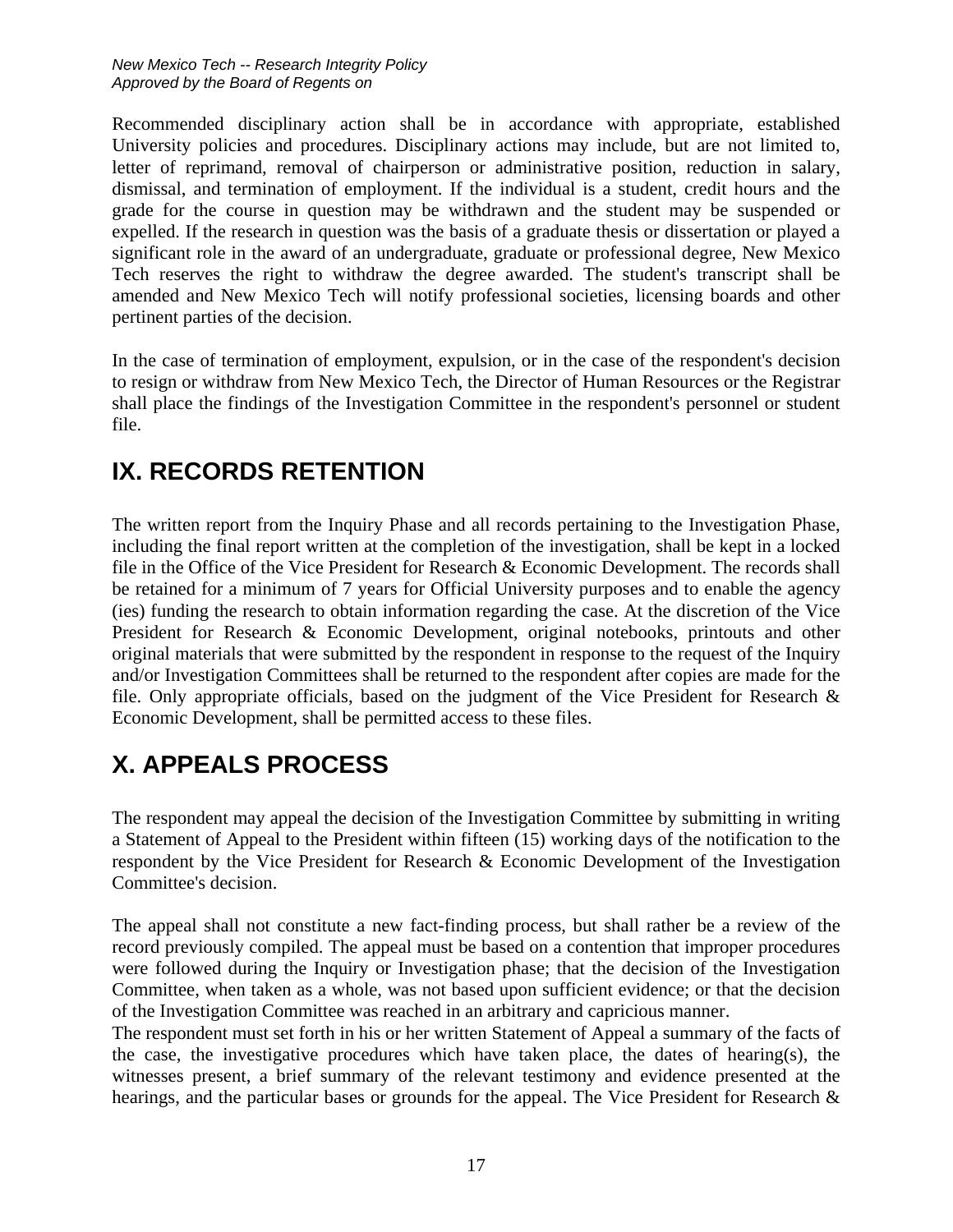Economic Development shall make available to the respondent for his/her use in preparing the appeal the entire record of the case. The respondent must deliver a copy of the Statement of Appeal to the President and to the Vice President for Research & Economic Development.

The Vice President for Research & Economic Development shall then deliver the entire record of the case, including the transcript of the hearing and all exhibits and documentary evidence, to the President. The Vice President for Research & Economic Development may make a written response to the Statement of Appeal in which he or she sets forth facts and arguments in support of the Investigation Committee's decision, with a copy provided to the respondent. The decision of the President shall be final.

### **XI. UNFOUNDED ALLEGATIONS AND MALICIOUS ALLEGATIONS AND RETALIATION**

#### A. Unfounded Allegations

If the Inquiry or Investigation Committee finds the allegations are not justified, but the complainant submitted the allegations in good faith, the case shall be dismissed and no further action will be taken except to inform the complainant, the accused and any witnesses of the decision. New Mexico Tech will make every effort to protect the complainant against retaliation. If the complainant requests a transfer, New Mexico Tech shall act in good faith to help him or her to find a position of comparable responsibility and salary. If necessary, the pertinent funding agencies shall be notified that during the course of the Investigation Phase, the allegations were found to be unjustified. All reasonable and practical efforts, if requested and as appropriate, will be taken to protect or restore the reputation of persons alleged to have engaged in research misconduct but against whom no finding of research misconduct is made

#### B. Malicious Allegations and Retaliation

If in the Pre-Inquiry, the Inquiry or the Investigation Phases, the allegations are found to have not been made in good faith and the complainant is found to have been maliciously motivated, the complainant shall be subject to disciplinary action.

The Vice President for Research & Economic Development shall caution the respondent that engaging in acts of retaliation toward the complainant, members of either an Inquiry or Investigation Committee, or other members of New Mexico Tech, shall be subject to disciplinary action.

The disciplinary actions possible for both malicious allegations and retaliatory acts may range from a public letter of reprimand to dismissal and termination of employment. The disciplinary action to be taken shall be recommended by either the Inquiry or the Investigation Committee to the President. If the claimant or respondent, respectively, is a student, the Student Disciplinary Committee shall meet with the Inquiry or Investigation Committee, shall jointly recommend appropriate action to the President.